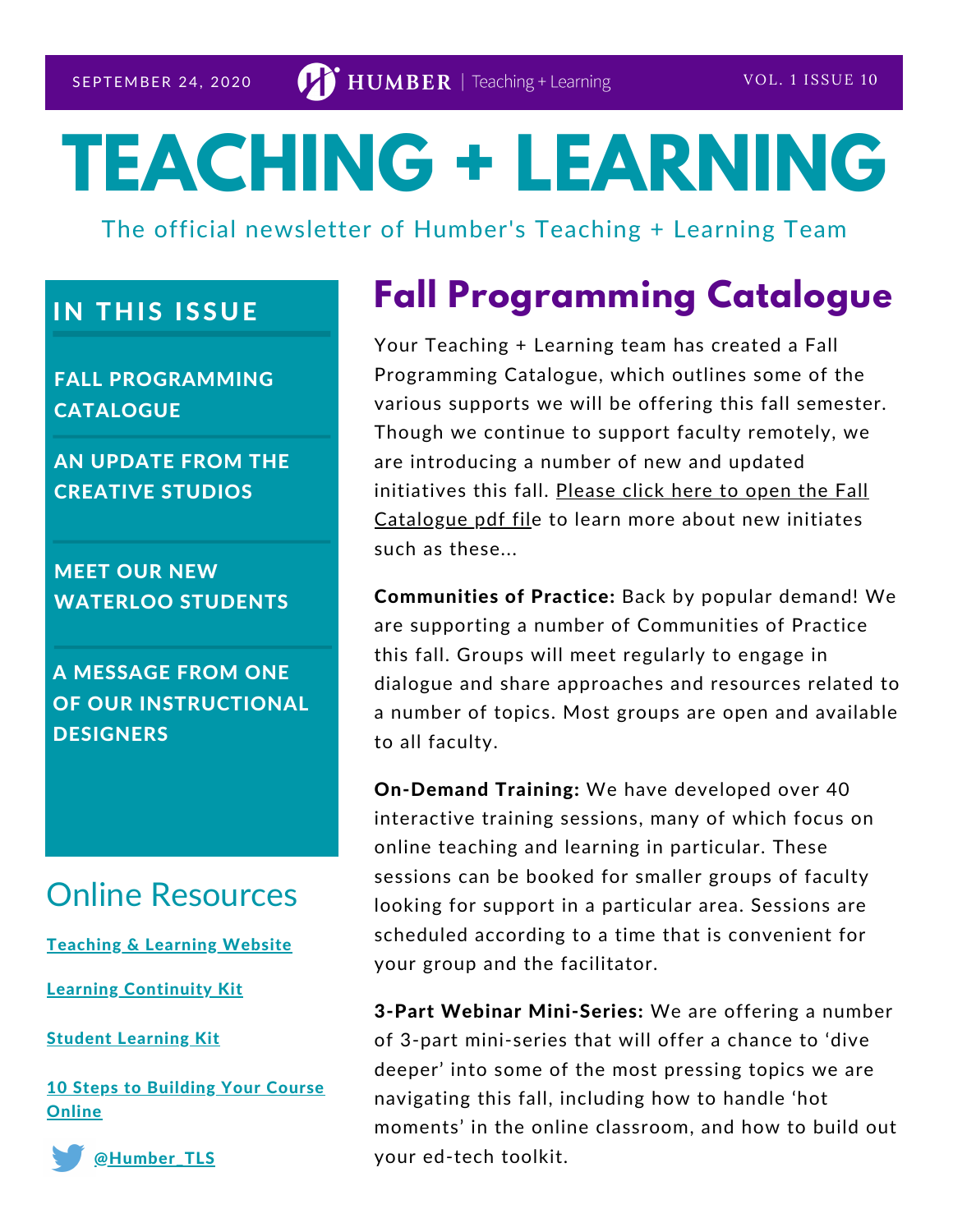## **An update from the Creative Studios**



#### The T+L Creative website has officially

launched! T+L Creative has officially launched its new website. Packed with the latest tips, tricks, and tools that can be used to support you in the creation of engaging video content, the T+L Creative website is your go-to for video-related teaching & learning support at Humber.

#### What you'll find:

- Information on how to create multiple types of videos, with information on how to get access to 6 different video tools.
- Looking for a way to maintain social distancing with your students while conducting demonstrations? We've got you covered.
- Tips & Tricks for delivering webinars ...and more!

We will be continuing to add lots of great resources to this site, so be sure to add it to your bookmarks.

Click here to visit the new T+L [Creative](https://sites.google.com/view/tlcreative) website today!

#### Get In Touch with someone from the Creative Studios

Have video-related questions? Don't know where to start? Connect with the T+L Creative team, and we'll be happy to get you sorted. Fiona Tudor Price (Fiona.TudorPrice@humber.ca) Patrick Barfoot (Patrick.Barfoot@humber.ca) Darren Richards (Darren.Richards@humber.ca)

### Faculty Handbook 2020-2021

. . . . . . . . . .

The Faculty Handbook 2020-2021 is designed to help faculty become familiar with the facilities and virtual resources available to support you at Humber. It also contains policies and procedures that will contribute to and enrich your teaching [experience.](https://humber.ca/teachingandlearning/wp-content/uploads/2020/08/Faculty-Handbook-2020-2021.pdf) Click here to view or download a copy from the Teaching + Learning website, under Additional Resources.

**We want to hear from you! In order to be as responsive to your needs as possible, please take a moment to let us know what you need help with right now. We tailor our programming according to you!**

**CLICK HERE TO TELL US [WHAT](https://forms.office.com/Pages/ResponsePage.aspx?id=HweSykLzx0CDhWmXpgUmzHV8J_SgUY9OuwXhM-meoV9UNkxVTktOMU8zRzZFWlY3TDVFVzZRSVhRVi4u) YOU NEED HELP WITH**